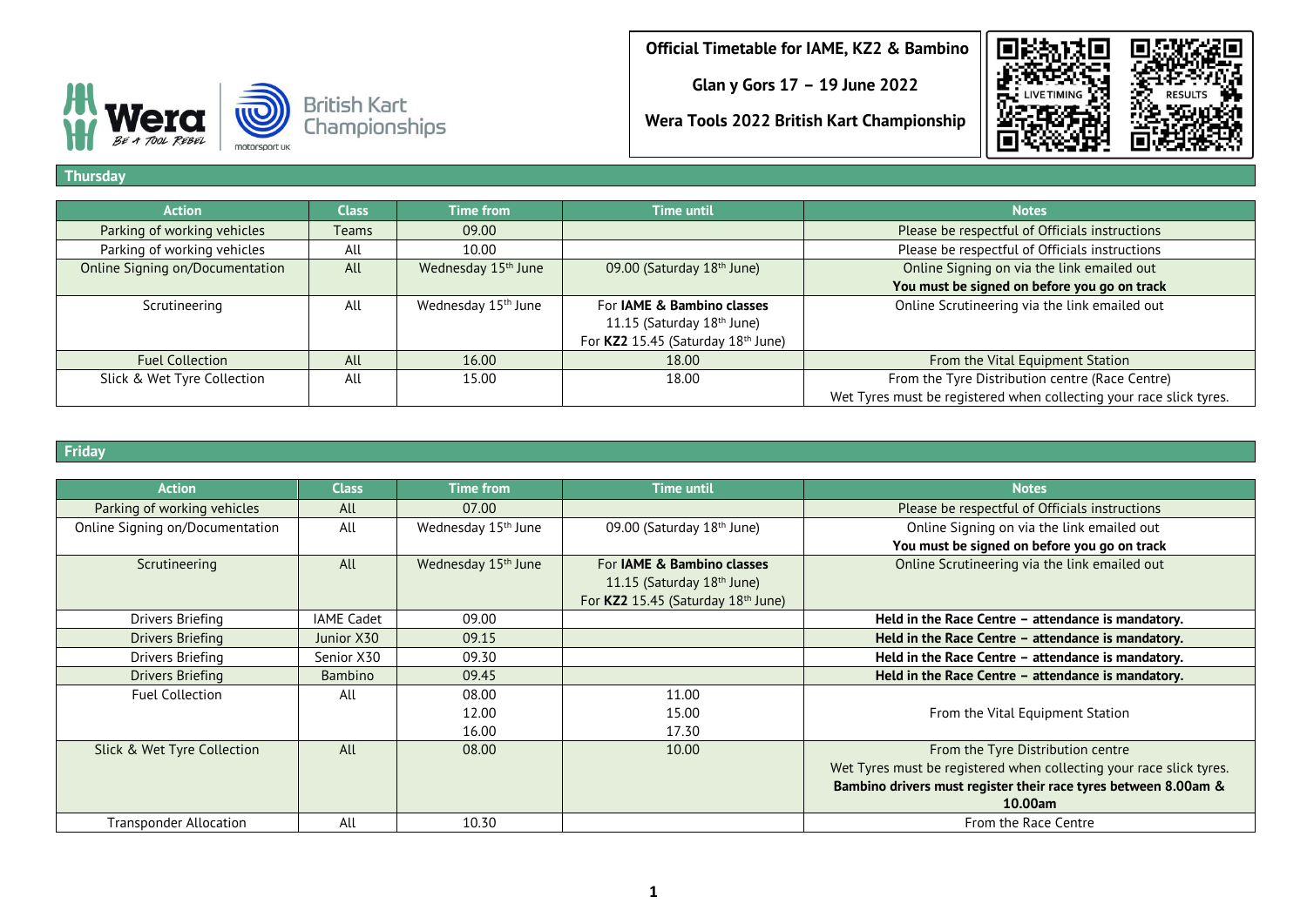**Glan y Gors 17 – 19 June 2022**

E



# **Wera Tools 2022 British Kart Championship**

## **Friday Continued**

| <b>Practice</b> | <b>Class</b>        | Group | <b>Start time</b> | <b>Notes</b>                                                                                                                                                                              |  |  |  |
|-----------------|---------------------|-------|-------------------|-------------------------------------------------------------------------------------------------------------------------------------------------------------------------------------------|--|--|--|
| Practice 1      | <b>IAME Cadet</b>   | All   | 10.00             | Duration 8 minutes                                                                                                                                                                        |  |  |  |
| Practice 1      | Junior X30          | All   | 10.15             | Duration 8 minutes                                                                                                                                                                        |  |  |  |
| Practice 1      | Senior X30          | All   | 10.30             | Duration 8 minutes                                                                                                                                                                        |  |  |  |
| Practice 1      | Bambino             | All   | 10.45             | Duration 8 minutes                                                                                                                                                                        |  |  |  |
| Practice 2      | <b>IAME Cadet</b>   | All   | 11.00             | Duration 8 minutes                                                                                                                                                                        |  |  |  |
| Practice 2      | Junior X30          | All   | 11.15             | Duration 8 minutes                                                                                                                                                                        |  |  |  |
| Practice 2      | Senior X30          | All   | 11.30             | Duration 8 minutes                                                                                                                                                                        |  |  |  |
| Practice 2      | Bambino             | All   | 11.45             | Duration 8 minutes                                                                                                                                                                        |  |  |  |
|                 |                     |       |                   | Transponders must be fitted from Practice 3 onwards - If your transponder is not fitted or working correctly, you will be given a technical flag and you may be reported to the Stewards. |  |  |  |
| Practice 3      | <b>IAME Cadet</b>   | All   | 12.00             | Duration 8 minutes                                                                                                                                                                        |  |  |  |
| Practice 3      | Junior X30          | All   | 12.15             | <b>Duration 8 minutes</b>                                                                                                                                                                 |  |  |  |
| Practice 3      | Senior X30          | All   | 12.30             | Duration 8 minutes                                                                                                                                                                        |  |  |  |
| Practice 3      | <b>Bambino</b>      | All   | 12.45             | <b>Duration 8 minutes</b>                                                                                                                                                                 |  |  |  |
|                 | Break 13.00 - 13.30 |       |                   |                                                                                                                                                                                           |  |  |  |
| Practice 4      | <b>IAME Cadet</b>   | All   | 13.30             | <b>Duration 8 minutes</b>                                                                                                                                                                 |  |  |  |
| Practice 4      | Junior X30          | All   | 13.45             | Duration 8 minutes                                                                                                                                                                        |  |  |  |
| Practice 4      | Senior X30          | All   | 14.00             | Duration 8 minutes                                                                                                                                                                        |  |  |  |
| Practice 4      | Bambino             | All   | 14.15             | Duration 8 minutes                                                                                                                                                                        |  |  |  |
| Practice 5      | <b>IAME Cadet</b>   | All   | 14.30             | Duration 8 minutes                                                                                                                                                                        |  |  |  |
| Practice 5      | Junior X30          | All   | 14.45             | Duration 8 minutes                                                                                                                                                                        |  |  |  |
| Practice 5      | Senior X30          | All   | 15.00             | <b>Duration 8 minutes</b>                                                                                                                                                                 |  |  |  |
| Practice 5      | Bambino             | All   | 15.15             | Duration 8 minutes                                                                                                                                                                        |  |  |  |
| Practice 6      | <b>IAME Cadet</b>   | All   | 15.30             | <b>Duration 8 minutes</b>                                                                                                                                                                 |  |  |  |
| Practice 6      | Junior X30          | All   | 15.45             | Duration 8 minutes                                                                                                                                                                        |  |  |  |
| Practice 6      | Senior X30          | All   | 16.00             | Duration 8 minutes                                                                                                                                                                        |  |  |  |
| Practice 6      | <b>Bambino</b>      | All   | 16.15             | Duration 8 minutes                                                                                                                                                                        |  |  |  |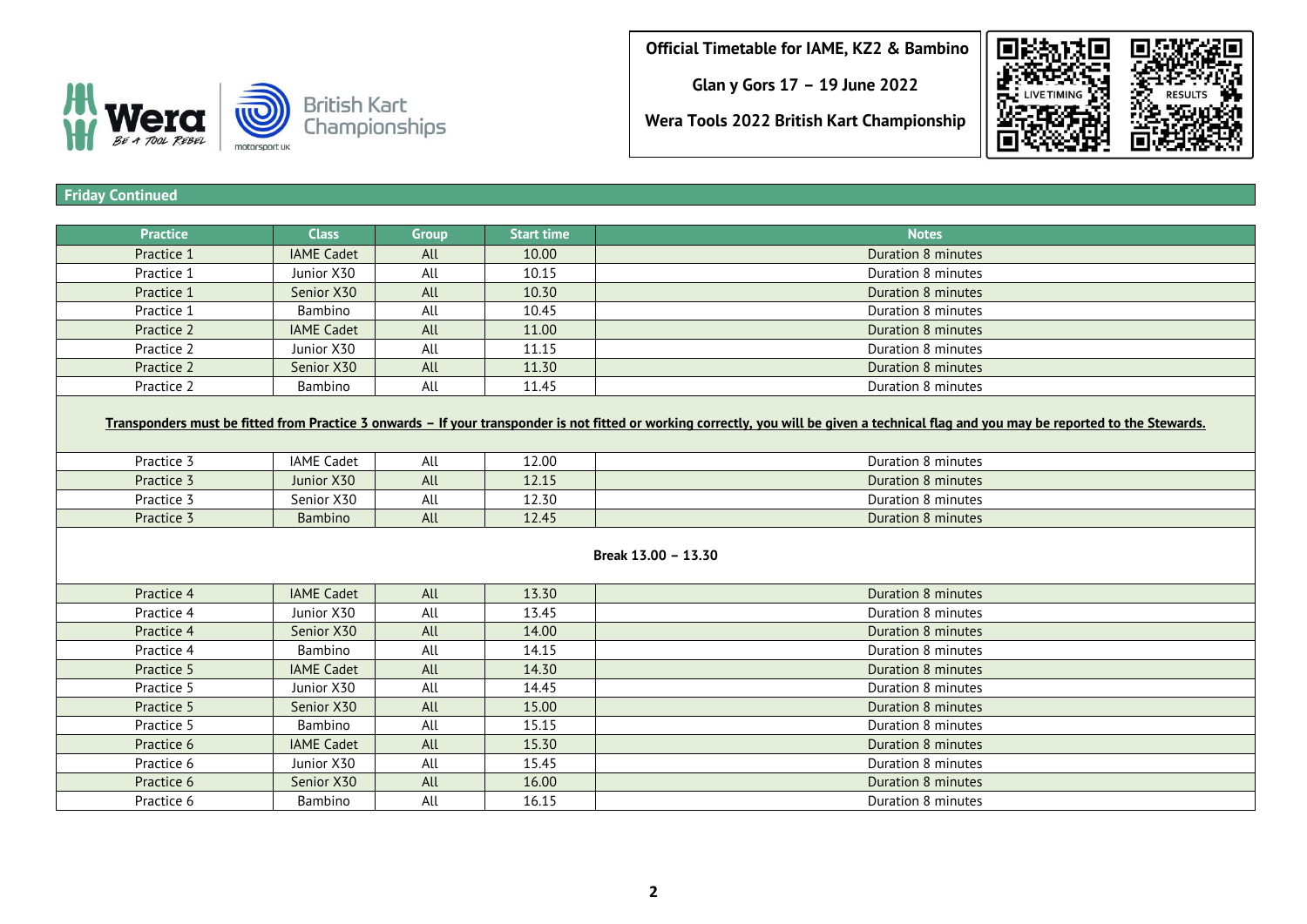**Glan y Gors 17 – 19 June 2022**

**Wera Tools 2022 British Kart Championship**



BE A TOOL REBEL motorsport uk

**Saturday**

| <b>Action</b>                                                                                                               | <b>Class</b>    | <b>Time from</b> | <b>Time until</b> | <b>Notes</b>                                                           |  |  |
|-----------------------------------------------------------------------------------------------------------------------------|-----------------|------------------|-------------------|------------------------------------------------------------------------|--|--|
| <b>Fuel Collection</b>                                                                                                      | All             | 08.00            | 11.00             | From the Vital Equipment Station                                       |  |  |
|                                                                                                                             |                 | 12.00            | 15.00             |                                                                        |  |  |
| <b>Tyre Collection Times</b>                                                                                                | All             | 08:00            | 09.00             | Only for Drivers not attending Friday Practice & KZ2 drivers           |  |  |
|                                                                                                                             |                 |                  |                   | Wet Tyres must be registered when collecting your race slick tyres.    |  |  |
|                                                                                                                             |                 |                  |                   | Bambino drivers not attending Friday Practice must register their race |  |  |
|                                                                                                                             |                 |                  |                   | tyres between 8.00am & 9.00am                                          |  |  |
| <b>Physical Scrutineering</b>                                                                                               | KZ2             | 08.00            | 09.00             | In the Scrutineering Bay                                               |  |  |
| <b>IAME Cadet Engine Sealing</b>                                                                                            |                 | 09.30            | 10.00             | In the Scrutineering Bay                                               |  |  |
| Drivers Briefing                                                                                                            | KZ <sub>2</sub> | 08.30            |                   | Held in the Race Centre - attendance is mandatory.                     |  |  |
| ***All Championship Stickers including the Wera Tools Visor Stickers must be displayed at all times throughout the event*** |                 |                  |                   |                                                                        |  |  |

| <b>Practice</b>            | <b>Class</b>      | <b>Group</b> | <b>Start Time</b> | <b>Notes</b>                                     |
|----------------------------|-------------------|--------------|-------------------|--------------------------------------------------|
| Practice 1                 | KZ <sub>2</sub>   | All          | 09.00             | Duration 8 minutes                               |
| Practice 7                 | <b>IAME Cadet</b> | All          | 09.15             | Duration 8 minutes                               |
| Practice 7                 | Junior X30        | All          | 09.30             | Duration 8 minutes                               |
| Practice 7                 | Senior X30        | All          | 09.45             | Duration 8 minutes                               |
| Practice 7                 | <b>Bambino</b>    | All          | 10.00             | Duration 8 minutes                               |
| Practice 2                 | KZ <sub>2</sub>   | All          | 10.15             | Duration 8 minutes                               |
| TQ Simulation (Practice 8) | <b>IAME Cadet</b> | All          | 10.30             | Duration 6 minutes - Timed Qualifying Simulation |
| TQ Simulation (Practice 8) | Junior X30        | All          | 10.45             | Duration 6 minutes - Timed Qualifying Simulation |
| TQ Simulation (Practice 8) | Senior X30        | All          | 11.00             | Duration 6 minutes - Timed Qualifying Simulation |
| Practice 8                 | Bambino           | All          | 11.15             | Duration 8 minutes                               |
| Practice 3                 | KZ <sub>2</sub>   | All          | 11.30             | Duration 8 minutes                               |

| <b>Practice &amp; Timed Qualifying</b> | Class             | Group | <b>Gate Open</b> | <b>Gate Close</b> | <b>Start Time</b> | <b>Notes</b>                                                          |
|----------------------------------------|-------------------|-------|------------------|-------------------|-------------------|-----------------------------------------------------------------------|
| <b>Timed Oualifying</b>                | <b>IAME Cadet</b> | All   | 11.35            | 11.43             | 11.45             | Duration 6 minutes - TQ Format as per Championship Regulation 3.8.8.1 |
| Timed Qualifying                       | Junior X30        | All   | 11.50            | 11.58             | 12.00             | Duration 6 minutes - TQ Format as per Championship Regulation 3.8.8.1 |
| Timed Qualifying                       | Senior X30        | All   | 12.05            | 12.13             | 12.15             | Duration 6 minutes - TQ Format as per Championship Regulation 3.8.8.1 |
| Timed Qualifying                       | Bambino           | All   | 12.20            | 12.28             | 12.30             | Duration 5 minutes                                                    |
| Practice 4                             | KZ <sub>2</sub>   | All   | 12.30            |                   | 12.45             | Duration 8 minutes                                                    |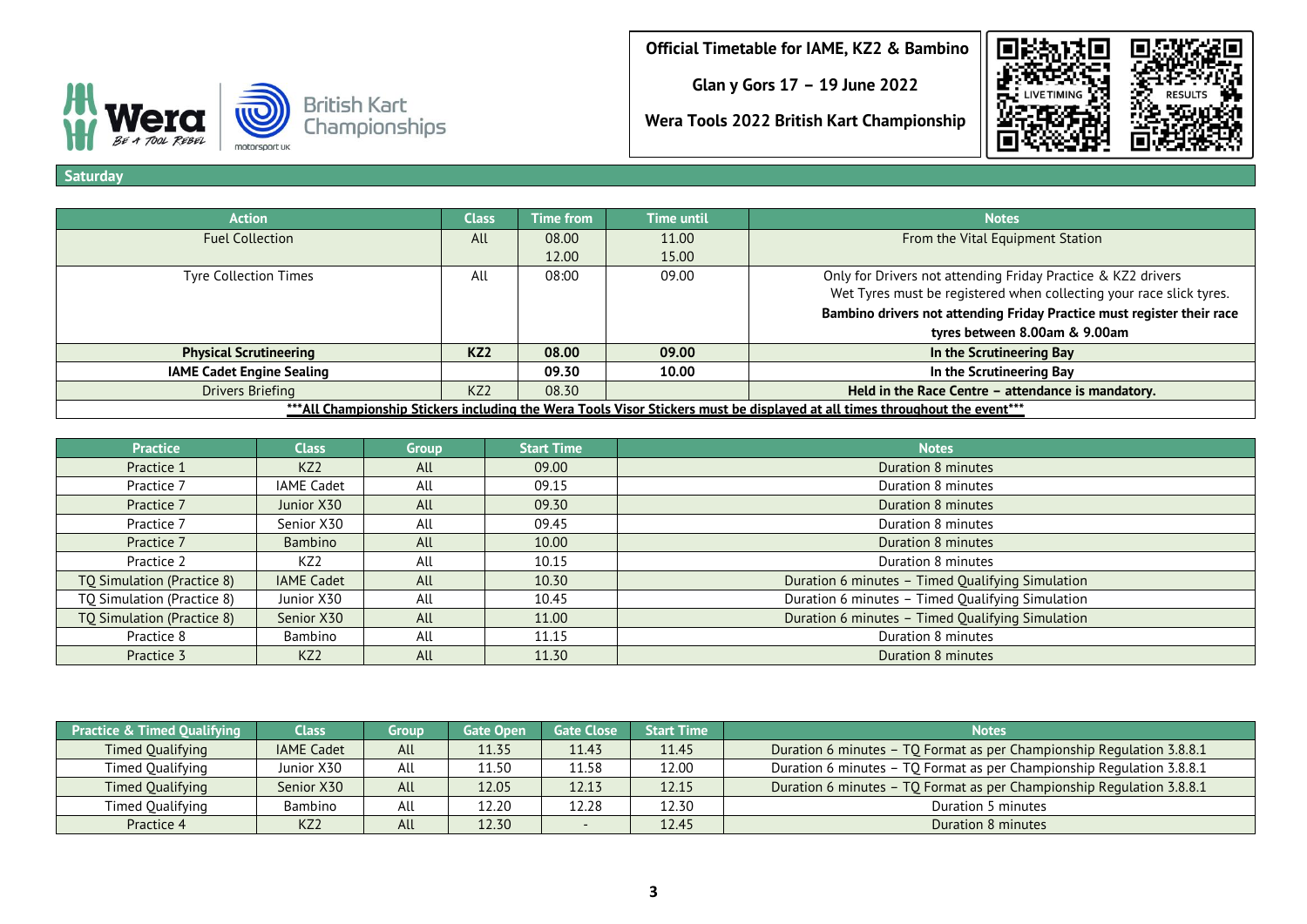**Glan y Gors 17 – 19 June 2022**



**Wera Tools 2022 British Kart Championship**

| Break 13.00 - 13.30                         |                   |       |                  |                   |              |                             |  |  |
|---------------------------------------------|-------------------|-------|------------------|-------------------|--------------|-----------------------------|--|--|
| Practice/Timed Qualifying &<br><b>Heats</b> | <b>Class</b>      | Group | <b>Gate Open</b> | <b>Gate Close</b> | <b>Start</b> | <b>Notes</b>                |  |  |
| Race 1 - Heat 1                             | <b>IAME Cadet</b> | All   | 13.20            | 13.28             | 13.30        | Duration 10 minutes + 1 lap |  |  |
| Race $2$ – Heat 1                           | Junior X30        | All   | 13.40            | 13.48             | 13.50        | Duration 10 minutes + 1 lap |  |  |
| Race $3$ – Heat 1                           | Senior X30        | All   | 14.00            | 14.08             | 14.10        | Duration 10 minutes + 1 lap |  |  |
| Race 4 - Heat 1                             | Bambino           | All   | 14.20            | 14.28             | 14.30        | Duration 10 minutes + 1 lap |  |  |
| Practice 5                                  | KZ <sub>2</sub>   | All   | 14.40            | $\sim$            | 14.50        | Duration 8 minutes          |  |  |
| Race 5 - Heat 2                             | <b>IAME Cadet</b> | All   | 15.00            | 15.08             | 15.10        | Duration 10 minutes + 1 lap |  |  |
| Race $6$ – Heat 2                           | Junior X30        | All   | 15.20            | 15.28             | 15.30        | Duration 10 minutes + 1 lap |  |  |
| Race $7$ – Heat 2                           | Senior X30        | All   | 15.40            | 14.48             | 15.50        | Duration 10 minutes + 1 lap |  |  |
| Timed Qualifying                            | KZ <sub>2</sub>   | All   | 16.00            | 16.08             | 16.10        | Duration 5 minutes          |  |  |